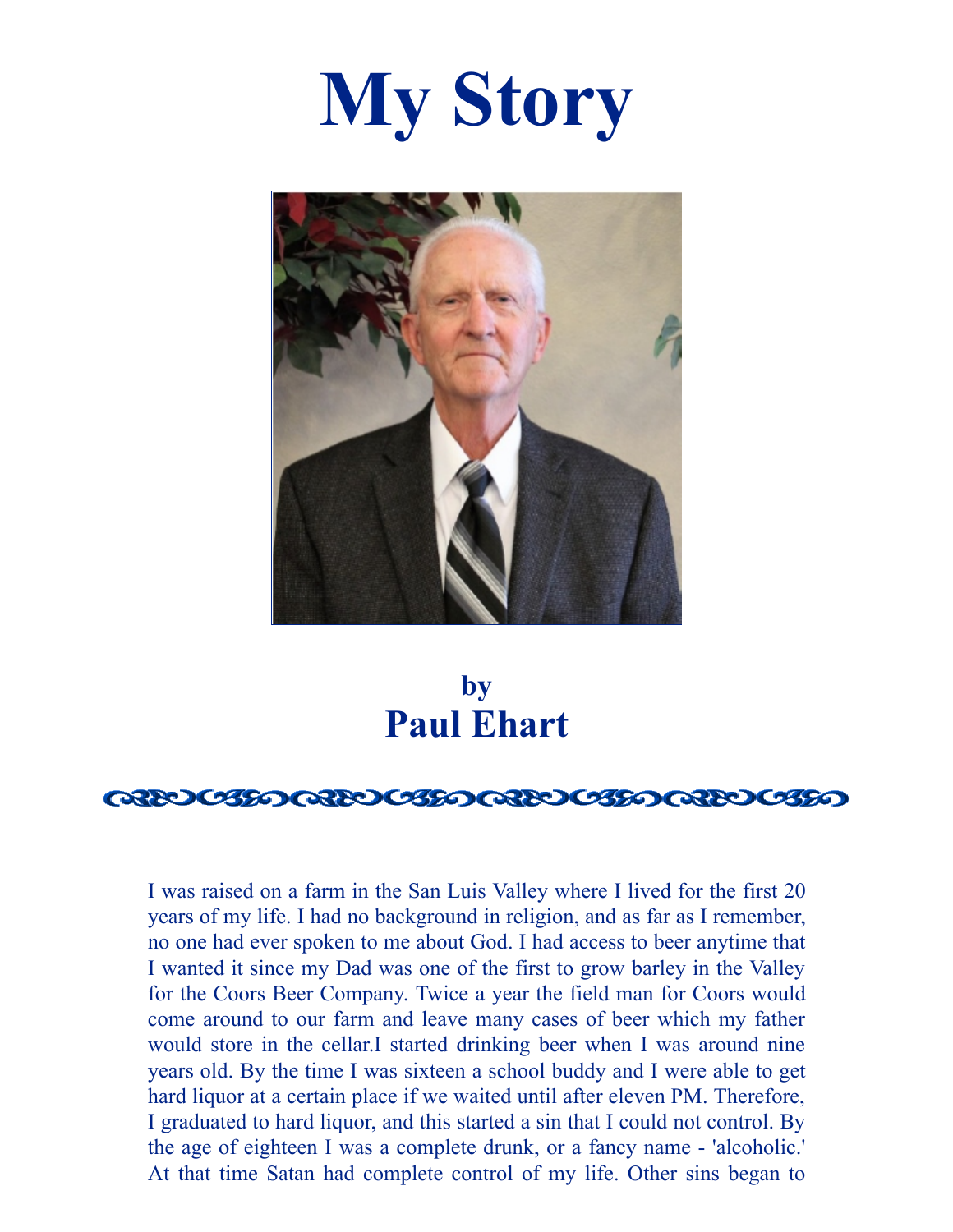

creep into my life also, and by the time I was twenty I had committed just about every sin a person could think of except murder. I did shoot at a man one time. However, by the grace of God, I missed my target.

At the age of twenty I married a wonderful Christian

lady by the name of Nancy. We moved to Pueblo, Colorado where I got a job with the

Rainbow Bread Company. Nancy knew I had a drinking problem but didn't know the extent of it until after our marriage. I got to know some of the other salesmen that drank liquor, and we would go out for beer and sometimes vodka. I'm not proud of this, but I could drink a fifth of vodka in one setting. As time went by my sinful habit of drinking



got worse; it got so bad that the high and the laughter and so called 'fun' or 'good times' changed to depression. I also got to the point that I would drink on the job sometimes. As I was finishing my bread route, before I would go back to the bakery, I would have some drinks. I could have been fired for this breach of conduct, but God heard the prayers of my Godly wife and kept me from ruining my career and life. My Christian boss may have known also but didn't say anything about it. I do know that he prayed for me and had faith that God could and would change my life for the better.

For about twelve years there was hardly a Christmas Eve that I came home to my wife and family sober. I still don't know how she could put up with this behavior and not complain, but she suffered through those twelve years by the grace of God.

My depression got worse and worse, and I knew things were going to come to an end in my life. I felt that I had nowhere to go, and on a Friday evening in March 1975 I left work and headed home. As I headed up the road to catch I-25 I felt in my heart that this was the end of the road for me. Satan had such a grip on my life, and I was in such bondage that I said to myself, "I'm not going home. This is the end." As I approached the 29<sup>th</sup> Street exit in Pueblo, Colorado, which I was going to drive past, something clicked inside my mind. I thought back to a few weeks earlier when a Christian man said something that I found hard to forget. He was a man that I was breaking into run a bread route for the company. He had told me that he always left things in God's hands and didn't worry because Jesus never lets you down.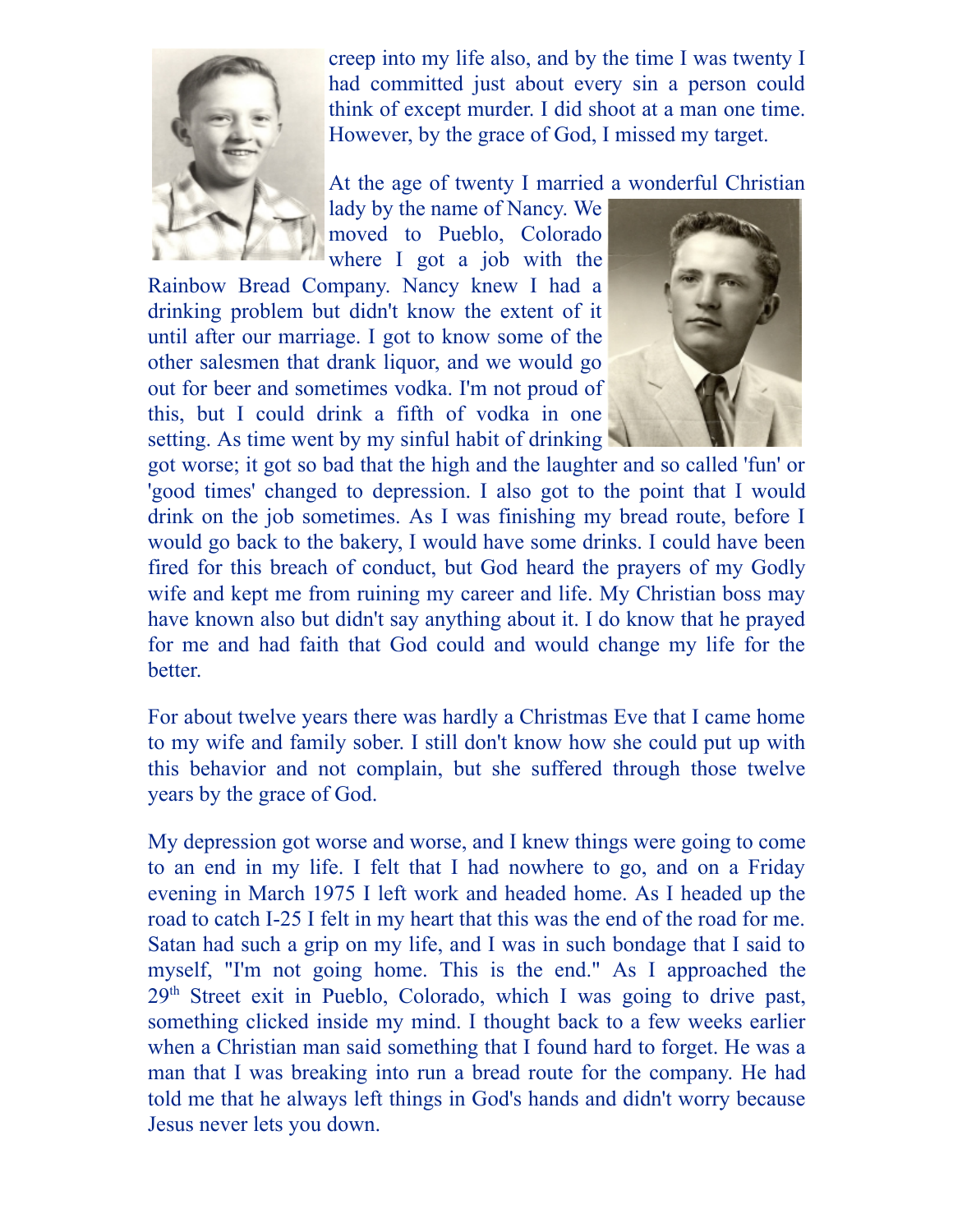I also remembered what my Christian boss had said to me many times. He said, "You need God in your life, and you need to find a good church."

I believe that God in His grace was working in my heart even then. I, without thinking about it, took the 29<sup>th</sup> street exit and headed the two miles towards home. My thoughts were that maybe, just maybe, this Jesus, whom I didn't know, could help me. I didn't sleep much that Friday night, and as I left home for work the next morning thoughts like these kept coming to my mind. Saturday was a long day as I tried to sort the events of the last 24 hours out in my mind. When I got home I asked Nancy if she would go to church with me Sunday morning. She, of course, said yes. We went to the First Southern Baptist Church which the president of our bread company had told me about. This was quite a new experience for me as I had never been to church before. The pastor didn't really preach a salvation message, but what he did say made sense to me. The week following this experience was full trials and tribulations which I believe were sent from the Devil himself. The refrigerator went out, and I had a terrible work week. My customers were hard to talk to and nothing seemed to go right. Saturday evening when I got home Nancy asked me about the work week. I told her about the things that had happened during the week. She told me that she had prayed for me all during the week, and had prayed that God would get me through the week safely. That sparked something in me, and I responded that I would like to go to church again Sunday morning. This time the preacher preached a message that I know was just for me. When he gave the altar call I was about five rows back. I don't remember leaving my seat, but this was a day that I will never forget. Jesus saved me from my sins and delivered me from alcohol at the same time. Praise His Name! He also changed the direction of my life forever.

When I talk to people today I tell them that I am not a former alcoholic, but that I am a '*delivered alcoholic.*' By the grace of God I have not had a single taste of liquor for over 40 years.

By His grace I can serve and testify for my Lord and Saviour. I am no longer in bondage to sin, Satan, and self because of what Jesus has done for me. Thank you Jesus!

#### **John 10:10**

*The thief cometh not, but for to steal, and to kill, and to destroy: I am come that they might have life, and that they might have it more abundantly.*

When I was lost, I found that Satan was a liar. Now I have an abundant life in Jesus Christ. He is my God, my Lord, my Saviour, and He will never leave me.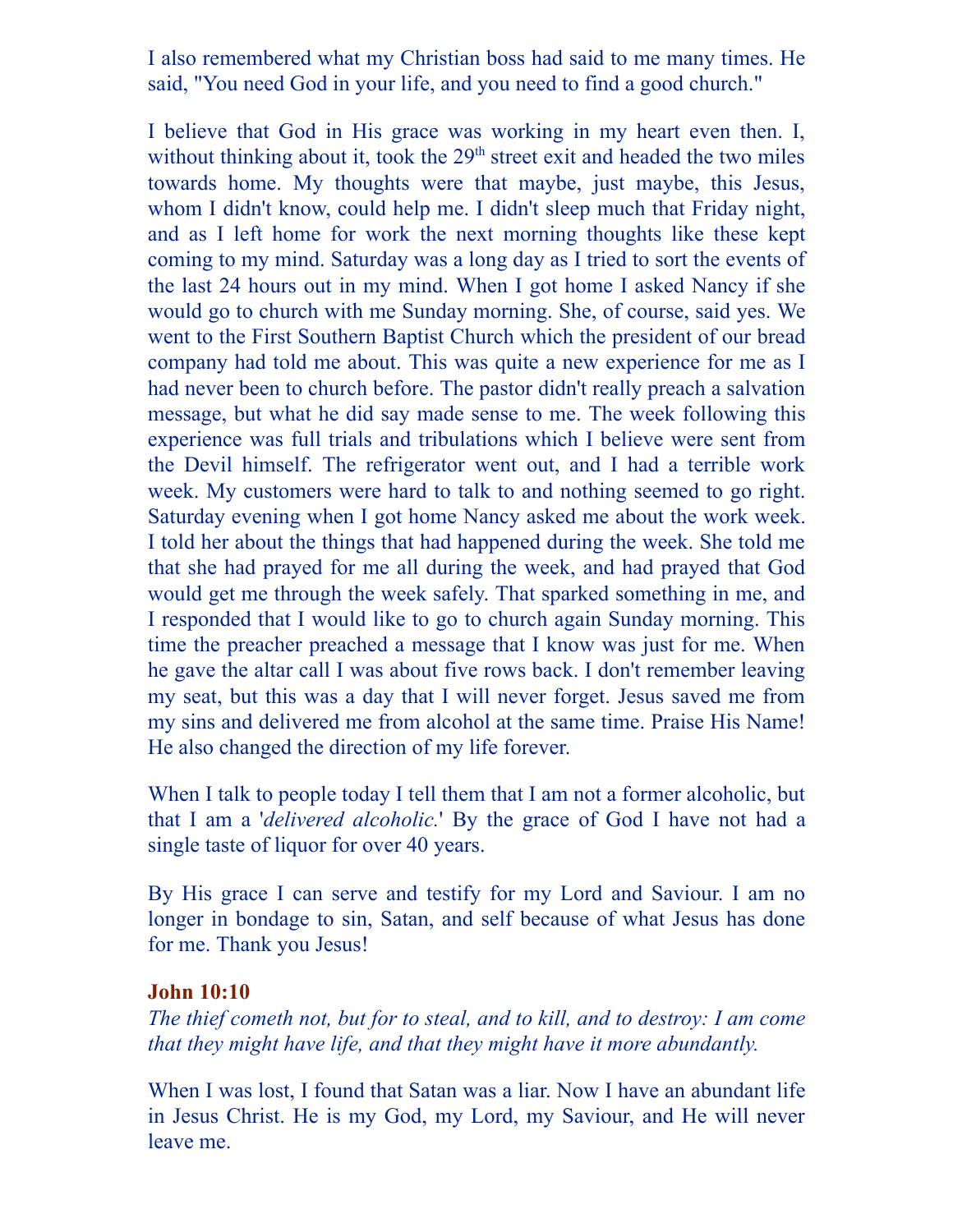#### **Hebrews 13:5-6**

*Let your conversation be without covetousness; and be content with such things as ye have: for he hath said, I will never leave thee, nor forsake thee. <sup>6</sup>So that we may boldly say, The Lord is my helper, and I will not fear what man shall do unto me.*

Some may say, "Paul, you're crazy. You are a religious fanatic." Let them mock and laugh at me. I know that Jesus Christ is my Lord, and I will not fear their laughing and mocking because God is on my side.

#### **Romans 14:12**

*So then every one of us shall give account of himself to God.* What will you say when you stand before Him at the Judgment? —Will Jesus Christ be your Lord or will He be your Judge?

Would you like to know how you too can receive the Lord Jesus Christ as your Lord and Saviour? The Bible says that we must come to the end of ourselves.

#### **Luke 18:13**

*And the publican, standing afar of , would not lift up so much as his eyes unto heaven, but smote upon his breast, saying, God be merciful to me a sinner.*

You must come to the understanding that only the Lord Jesus Christ can save you.

### **John 14:6**

*"Jesus saith unto him, I am the way, the truth, and the life: no man cometh unto the Father, but by me."* Call upon the Lord Jesus Christ right now.

## **Romans 10:9**

*That if thou shalt confess with thy mouth the Lord Jesus, and shalt believe in thine heart that God hath raised him from the dead, thou shalt be saved.* **Won't you please trust Jesus as your Saviour?**